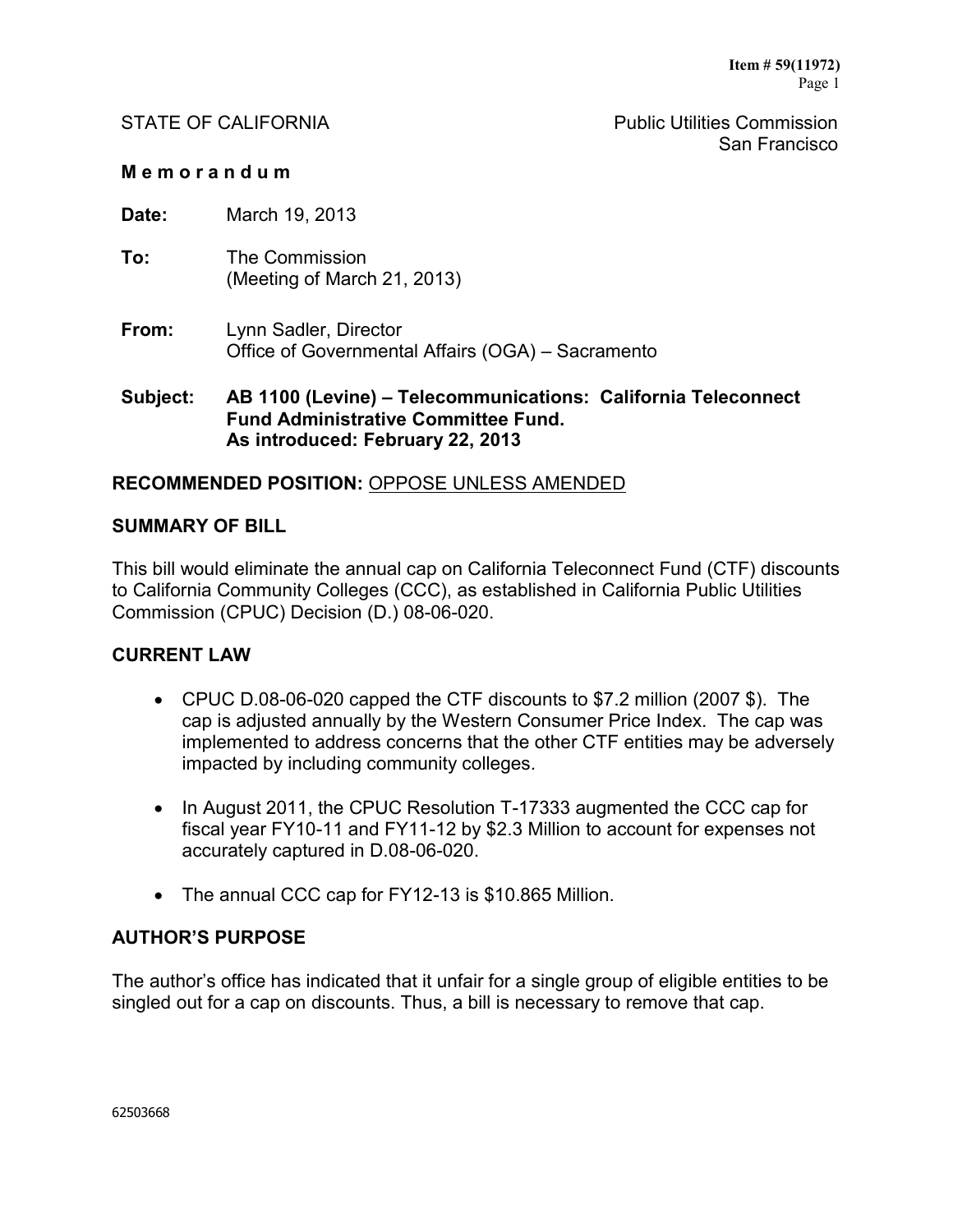# **DIVISION ANALYSIS**

The CPUC would be prohibited from making any limitations on California community college (CCC) expenditures. Therefore, if the overall CTF budget needed to be reduced or reallocated among CTF-eligible entities, AB 1100 could be interpreted to limit the CPUC's ability to manage program size or reallocate funding. Hence, the CPUC would have fewer tools available to address budget cutbacks.

It should be noted that even though there is an annual CCC cap, the CPUC has never limited CCC participation. The CPUC can increase the annual cap for CCCs when appropriate, as it did in Resolution T-17333. (See Attachment 1 for more details).

In its comments in R.13-01-010, the recently opened CPUC proceeding examining the CTF program, CCC states:

During the budget cuts of the past three years, the CCC system has been forced to decrease its annual headcount of students served from 2.9 million to 2.4 million, an unprecedented loss of access. While traditional courses were slashed drastically to accommodate this reduced funding level, one curricular area has continued to grow: distance education. Distance education now accounts for ten percent of our academic workload, and is a critical component for students trying to fulfill their academic plans, especially those being served in rural areas. In his proposed 2013-14 budget for the CCC system, Governor Brown included a \$16.9 million budget augmentation to expand the use of distance education system wide, including the creation of a centrally-hosted course/learning management system and 24x7 support infrastructures, along with the exploration of delivering massively open online courses (MOOCs). In order to deliver this, robust and redundant networking services connecting the campuses and offsite centers to sites of centrally-delivered and cloud services are critical for the success of this initiative. Ongoing CTF participation for the CCC system effectively lowers the ongoing cost and diversifies the revenue portfolio for this Governor-initiated endeavor.

Hosting needed for an expansion of MOOCs is not anticipated to face any obstacles to qualifying for CTF program discounts.

# **SAFETY IMPACT**

The safety of Californians is not expected to change with AB 1100.

#### **RELIABILITY IMPACT**

Service reliability is not expected to change with AB 1100.

62503668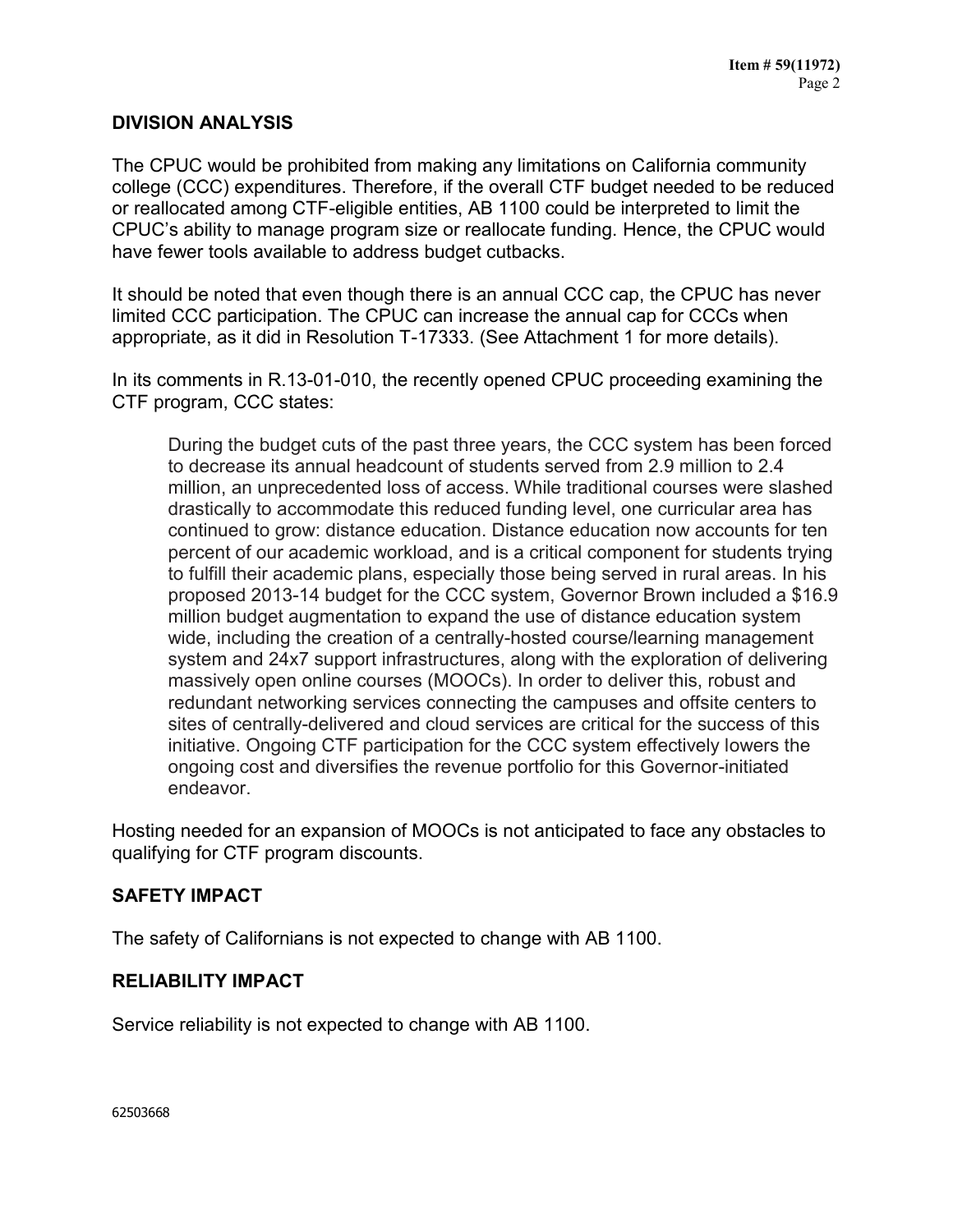# **RATEPAYER IMPACT**

If AB 1100 were enacted to prohibit any limitations on CCC discounts, ratepayers could possibly see an increase in the CTF surcharge if the costs of the program increase due to the prohibition on a cap. However, to date the current CCC cap has not prohibited participation of any CCC applicant and it is unknown if elimination of the cap would increase CCC requests for funding.

# **FISCAL IMPACT**

The bill would not result in the need for additional staff, as modifications to the program could be made in the context of the Commission's open CTF Order Instituting Rulemaking (OIR), Rulemaking 13-01-010, which is intended to conduct a comprehensive examination of the CTF.

#### **ECONOMIC IMPACT**

The current the CCC cap has not prohibited participation of any CCC applicant; removing the cap should not have a differential impact on the economy.

## **LEGAL IMPACT**

Since the CPUC's D.08-06-020 establishes an annual funding limit for CCCs, this decision would need to be modified if the bill passes.

#### **LEGISLATIVE HISTORY**

Not known.

#### **PROGRAM BACKGROUND**

The California Teleconnect Fund (CTF) subsidizes a 50% discount on specific communications and internet services for eligible schools, libraries, government and hospital district-owned healthcare facilities, community colleges, the California Telehealth Network, and community nonprofit organizations. The subsidy is funded through a surcharge on telephone customers' bills, currently set at 0.59% of intrastate telephone charges.

The CTF is one of the Commission's universal service public purpose programs. There are currently more than 7,000 participating entities, including more than 5,000 community organizations. Program expenditures are projected at approximately \$92.4 million for fiscal year 2013-14, representing more than 16% of the Commission's universal service budget.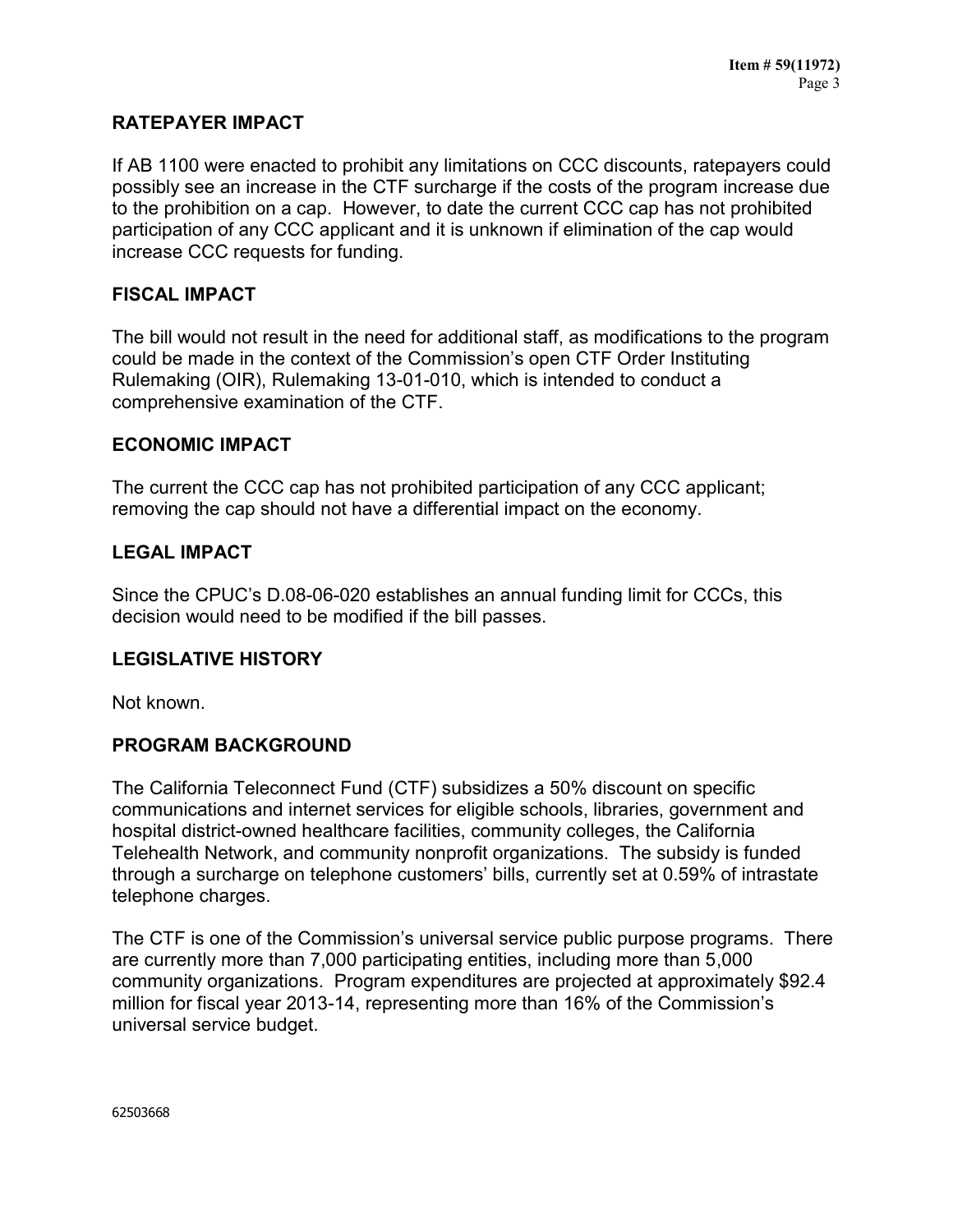# AB 3643

Even before the U.S. Congress passed the landmark Telecommunications Act of 1996, the California legislature recognized that the cornerstone of state and federal telecommunications policy is affordable, ubiquitously available universal telephone service. Assembly Bill 3643 (1994 Cal Stats. ch.278), enacted in 1994, called for the Commission to open a proceeding to examine the definition of universal service, declaring that, "Advanced telecommunications services should be made available as ubiquitously and economically as possible to California's citizens, institutions, and businesses."

# D. 96-10-066

The Commission opened a proceeding (R.95-01-020 and I.95-01-021) in January 1995 and issued new universal service rules in light of the opening of monopoly markets to competition. (D.95-07-050.) In response to the federal Telecommunications Act of 1996, which intended to promote competition and reduce telecommunications regulation, and the principles expressed in AB 3643, the Commission later issued D.96- 10-066 finalizing the new universal service rules. That decision created a discount program for qualifying schools, libraries, hospitals, health clinics, and community based organizations through a California Teleconnect Fund (CTF), required end users of telecommunications services to contribute to the fund through a surcharge, and required all telecommunications carriers to collect the surcharge.

# Cal.Pub.Util Code § 270

In 1999, the legislature adopted the program in statute "to compensate telephone corporations for their costs of providing universal service" (Cal.Pub.Util. Code § 270), and in 2003 the legislature created the Digital Divide Grant Fund within the CTF for pilot projects (Ca.Pub.Util Code § 280.5), although that fund has not been implemented. In addition, the Digital Infrastructure and Competition Act of 2006, provides that organizations in underserved areas that qualify for the CTF may receive services without charge from state video franchise holders. (Cal.Pub.Util Code § 5890.)

# D. 08-06-020

In 2006, the Commission opened Rulemaking 06-05-028 to review the telecommunications public policy programs. This resulted in D. 08-06-020, which expanded the category of eligible schools to include community colleges, while capping the annual total amount for community colleges; added internet services to the types of eligible services; allowed certificated and registered carriers to offer internet service without those services being subject to state regulation; and made 2-1-1 Information and Referral Service providers and California Telehealth Network participants categorically eligible.

# **OTHER STATES' INFORMATION**

None.

62503668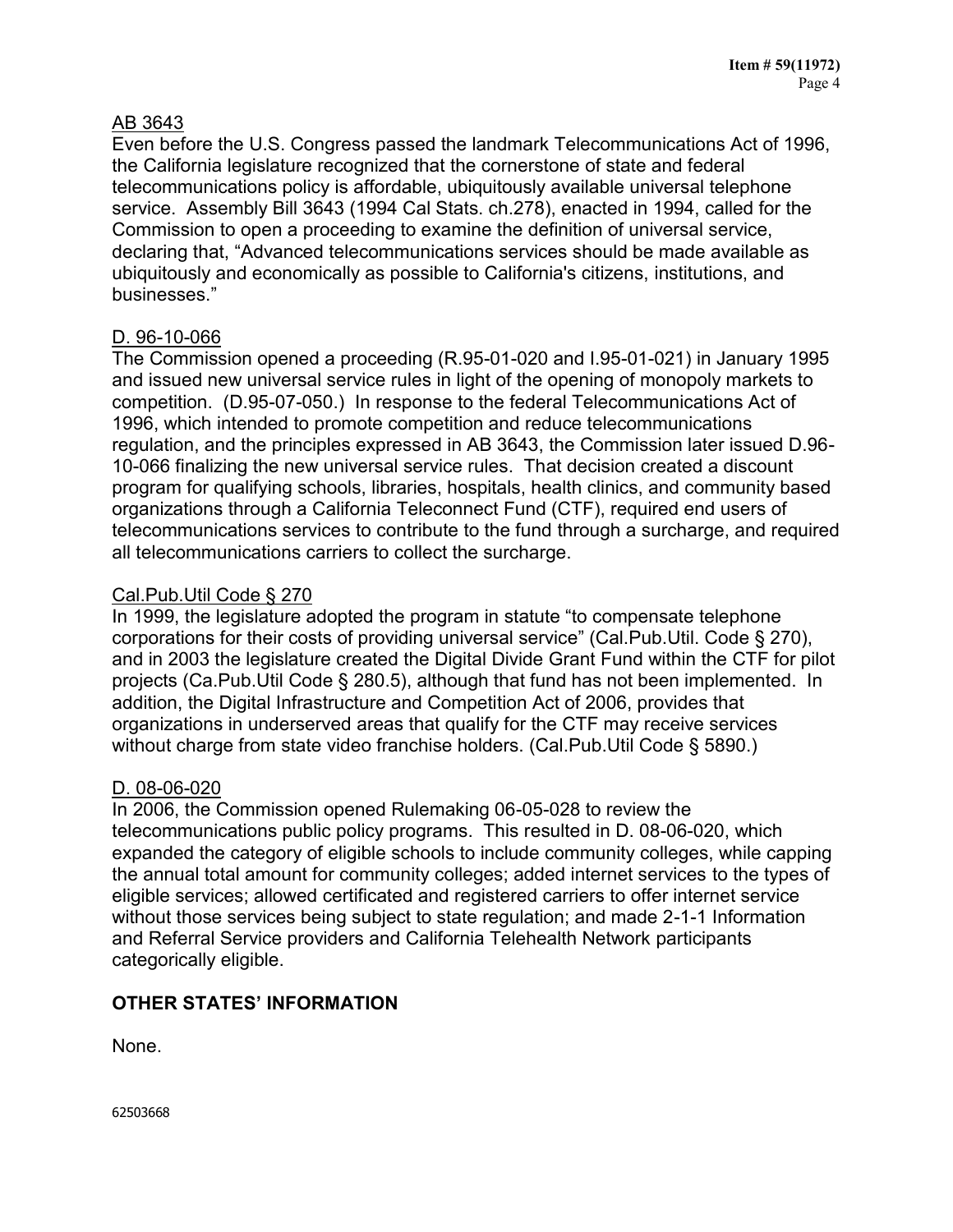# **SUMMARY OF SUPPORTING ARGUMENTS FOR RECOMMENDATION**

This bill should be opposed unless amended for the following reason(s):

There is no need to remove the CCC cap because:

- a. it has not restricted participation of California community colleges in the CTF program,
- b. the CPUC has the discretion to increase the annual funding cap if the present cap level is deemed inadequate,
- c. eliminating the cap would reduce CPUC's flexibility in addressing CTF program budget issues.

# **SUMMARY OF SUGGESTED AMENDMENTS**

Should the bill remain active, this bill should be amended in the following way(s):

On page 4, line 6, after the period, add:

*"However, in the event of that a reduction to the total CTF budget is necessary, the Commission may reduce CTF discounts to California Community Colleges."*

This amendment would provide the CPUC adequate flexibility to address any CTF program budget issues (e.g. shortfalls, cutbacks) should the Legislature prohibit imposition of an annual limit on community college discounts.

# **STATUS**

AB 1100 is pending hearing in the Assembly Utilities and Commerce Committee on April  $8^{th}$ , 2013.

# **SUPPORT/OPPOSITION**

None on file.

# **VOTES**

Not applicable.

# **STAFF CONTACTS**

Lynn Sadler, Director Nick Zanjani, Legislative Liaison Michael Minkus, Legislative Liaison

[ls1@cpuc.ca.gov](mailto:ls1@cpuc.ca.gov) [nkz@cpuc.ca.gov](mailto:nkz@cpuc.ca.gov) [min@cpuc.ca.gov](mailto:min@cpuc.ca.gov)

62503668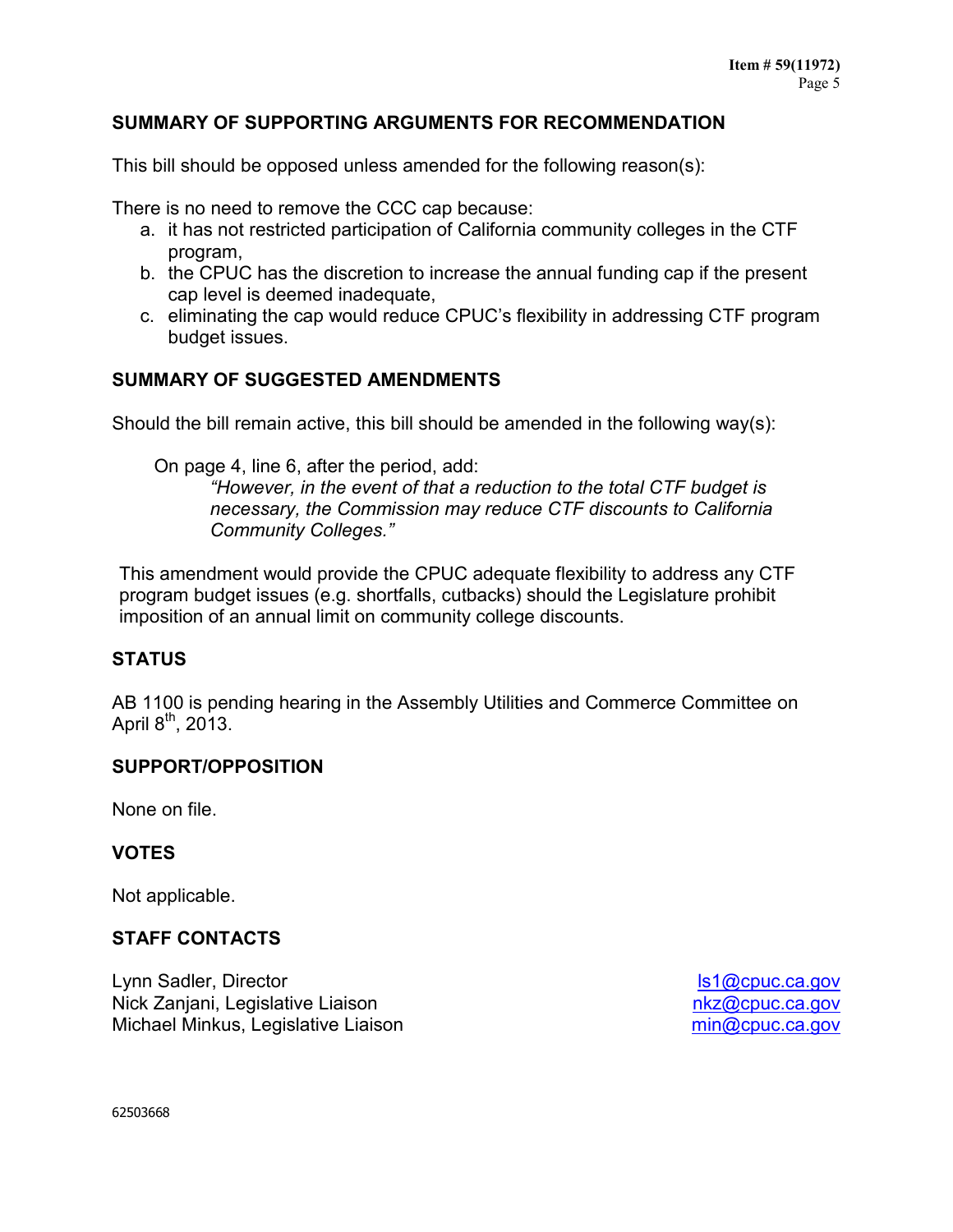# **ATTACHMENT 1**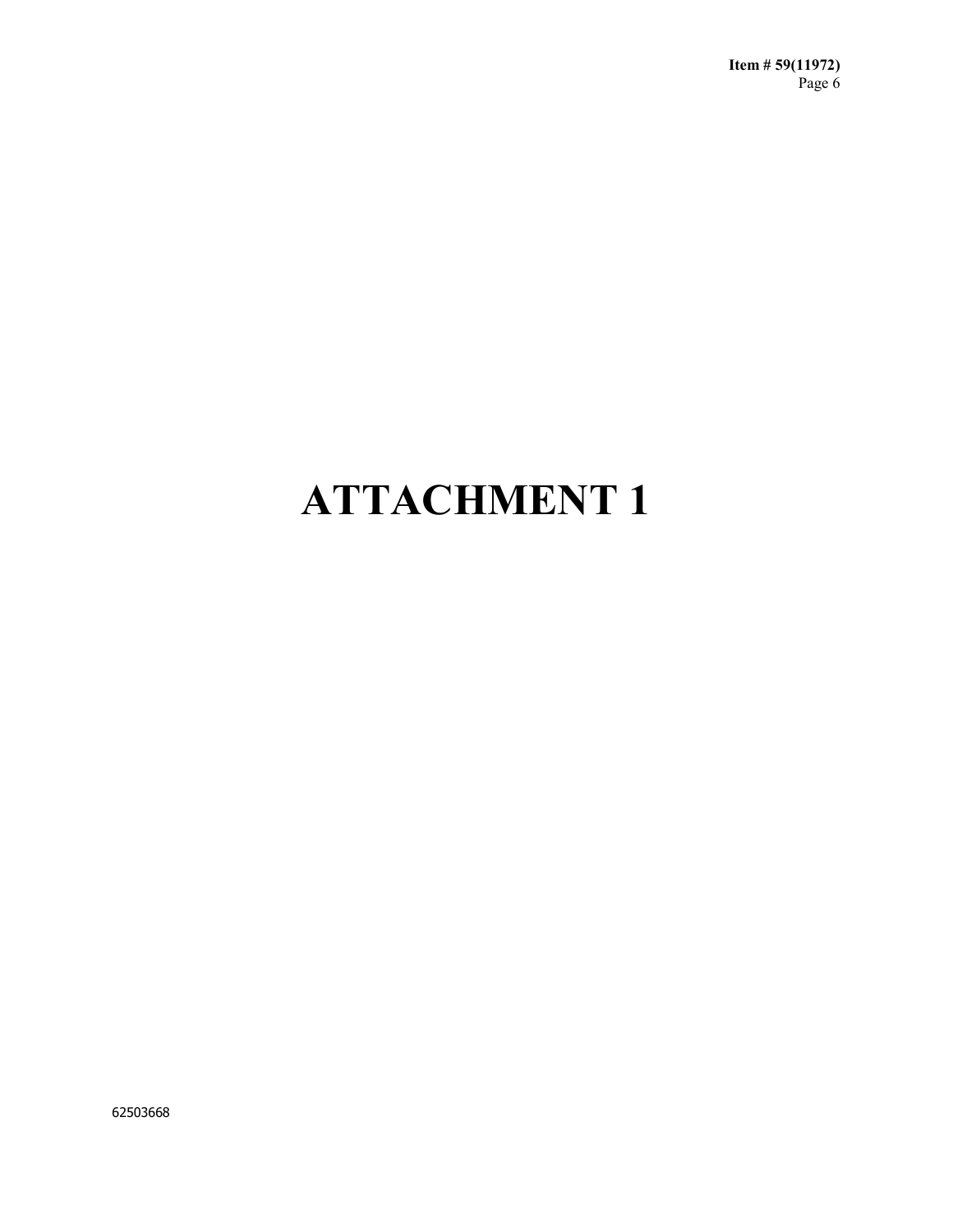| <b>California Community College CTF Cap</b> |  |  |
|---------------------------------------------|--|--|
|---------------------------------------------|--|--|

|                        | <b>FY 08-09</b> | FY 09-10  | FY 10-11   | <b>FY 11-12</b> | FY 12-13   |
|------------------------|-----------------|-----------|------------|-----------------|------------|
| <b>Claims</b>          | 2,477,129       | 6,062,748 | 9,002,025  | 9,087,131       | 1,934,022  |
| Cap                    | 4,462,000       | 7,874,000 | 10,393,000 | 10,599,000      | 10,865,000 |
| Available              | 1,984,871       | 1,811,252 | 1,390,975  | 1,511,869       | 8,930,978  |
| Percent<br><b>Used</b> | 56%             | 77%       | 87%        | 86%             | 18%        |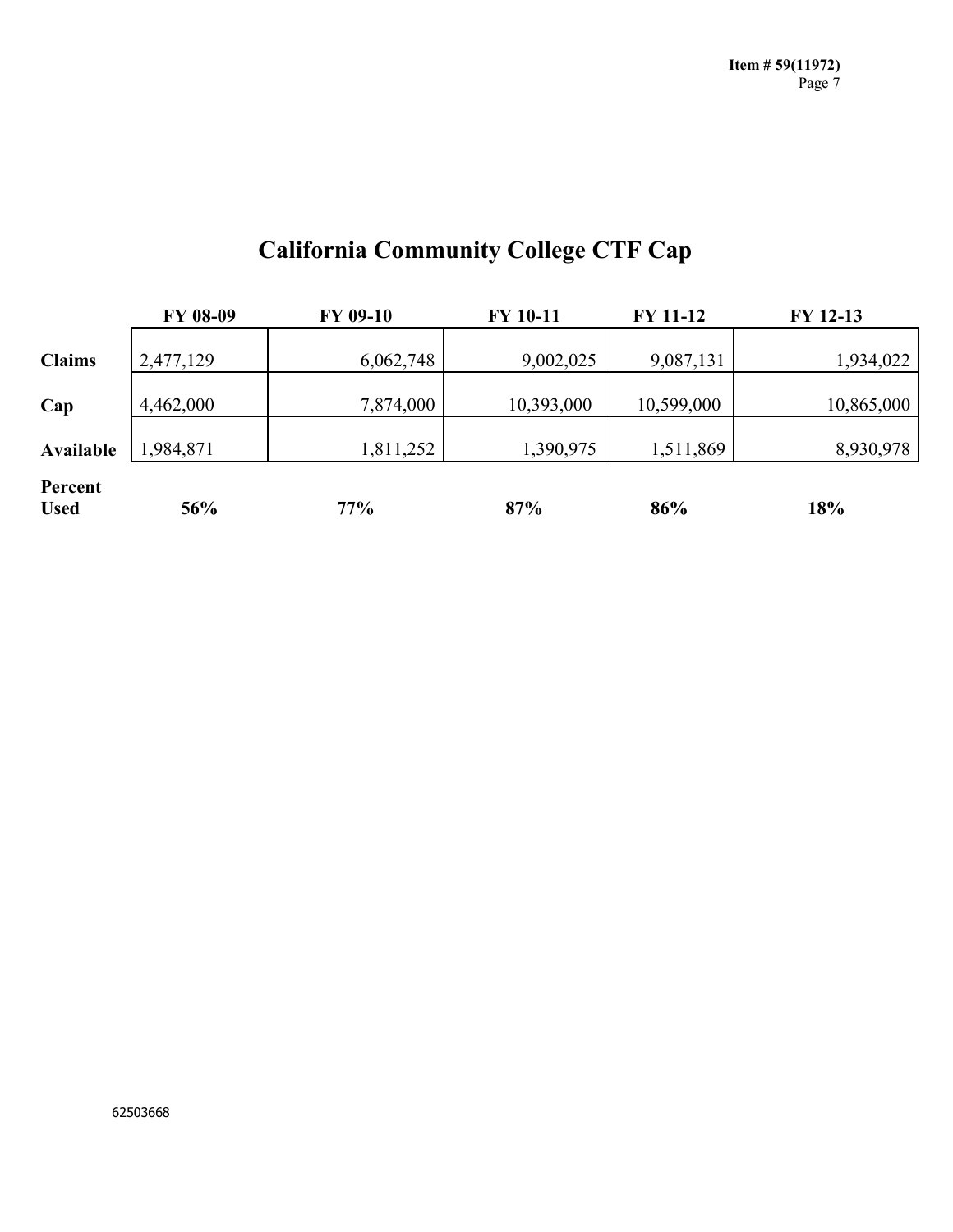#### **BILL LANGUAGE**

BILL NUMBER: AB 1100 INTRODUCED BILL TEXT

INTRODUCED BY Assembly Member Levine

FEBRUARY 22, 2013

 An act to amend Section 280 of the Public Utilities Code, relating to telecommunications.

LEGISLATIVE COUNSEL'S DIGEST

 AB 1100, as introduced, Levine. Telecommunications: California Teleconnect Fund Administrative Committee Fund.

 Existing law, the federal Telecommunications Act of 1996, establishes a program of cooperative federalism for the regulation of telecommunications to attain the goal of local competition, while implementing specific, predictable, and sufficient federal and state mechanisms to preserve and advance universal service, consistent with certain universal service principles. The universal service principles include the principle that elementary and secondary schools and classrooms, health care providers, and libraries should have access to advanced telecommunications service. The act authorizes states to adopt regulations not inconsistent with Federal Communications Commission rules to preserve and advance universal service. The act requires that every telecommunications carrier that provides intrastate telecommunications services contribute, on an equitable and nondiscriminatory basis, in a manner determined by the state, to the preservation and advancement of universal service in that state. The act authorizes each state to adopt regulations to provide for additional definitions and standards to preserve and advance universal service within the state, only to the extent that they adopt additional specific, predictable, and sufficient mechanisms that do not rely on or burden federal universal service support mechanisms.

 Under existing law, the Public Utilities Commission has regulatory authority over public utilities, including telephone corporations. Existing law authorizes the commission to fix just and reasonable rates and charges for public utilities. Existing law requires that the commission develop, implement, and administer a program to advance universal service by providing discounted rates to qualifying schools, community colleges, libraries, hospitals, health clinics, and community organizations (teleconnect program). Existing law establishes the California Teleconnect Fund Administrative Committee Fund in the State Treasury and requires the moneys in the fund, upon appropriation, be expended only for the teleconnect program. A commission decision establishes an annual limit on the reimbursement provided to the California Community Colleges as part of the teleconnect program.

This bill would prohibit an annual limit for the reimbursement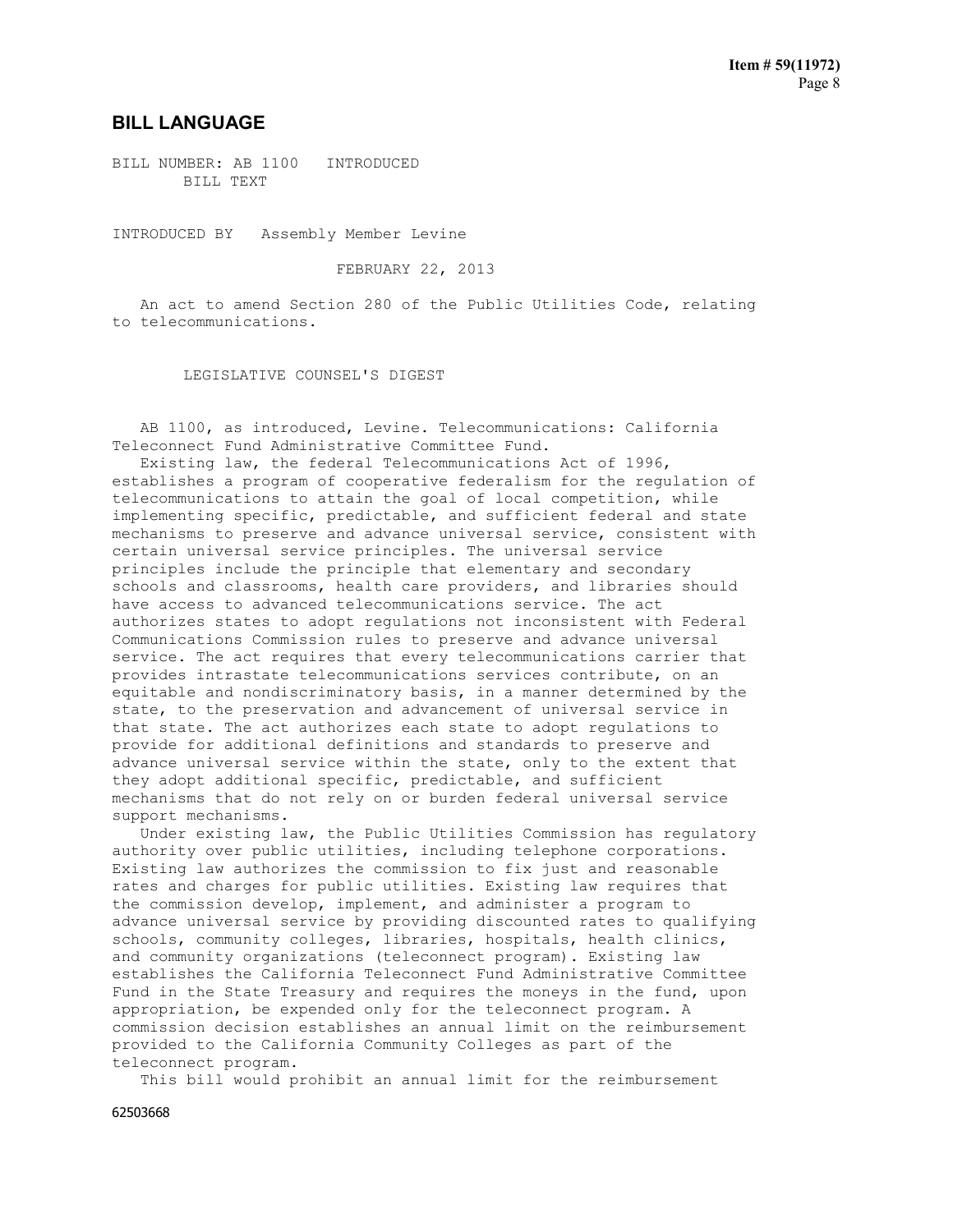provided to the California Community Colleges as part of the teleconnect program.

 Vote: majority. Appropriation: no. Fiscal committee: yes. State-mandated local program: no.

THE PEOPLE OF THE STATE OF CALIFORNIA DO ENACT AS FOLLOWS:

 SECTION 1. Section 280 of the Public Utilities Code is amended to read:

 280. (a) The commission shall develop, implement, and administer a program to advance universal service by providing discounted rates to qualifying schools maintaining kindergarten or any of grades 1 to 12, inclusive, community colleges, libraries, hospitals, health clinics, and community organizations, consistent with Chapter 278 of the Statutes of 1994.

 (b) There is hereby created the California Teleconnect Fund Administrative Committee, which is an advisory board to advise the commission regarding the development, implementation, and administration of a program to advance universal service by providing discounted rates to qualifying schools maintaining kindergarten or any of grades 1 to 12, inclusive, community colleges, libraries, hospitals, health clinics, and community organizations, consistent with Chapter 278 of the Statutes of 1994, and to carry out the program pursuant to the commission's direction, control, and approval.

 (c) All revenues collected by telephone corporations in rates authorized by the commission to fund the program specified in subdivision (a) shall be submitted to the commission pursuant to a schedule established by the commission. The commission shall transfer the moneys received to the Controller for deposit in the California Teleconnect Fund Administrative Committee Fund. All interest earned by moneys in the fund shall be deposited in the fund.

 (d) Moneys appropriated from the California Teleconnect Fund Administrative Committee Fund to the commission shall be utilized exclusively by the commission for the program specified in subdivision (a), including all costs of the board and the commission associated with the administration and oversight of the program and the fund.

 (e) Moneys loaned from the California Teleconnect Fund Administrative Committee Fund in the Budget Act of 2003 are subject to Section 16320 of the Government Code. If the commission determines a need for moneys in the California Teleconnect Fund Administrative Committee Fund, the commission shall notify the Director of Finance of the need, as specified in Section 16320 of the Government Code. The commission may not increase the rates authorized by the commission to fund the program specified in subdivision (b) while moneys loaned from the California Teleconnect Fund Administrative Committee Fund in the Budget Act of 2003 are outstanding unless both of the following conditions are satisfied:

 (1) The Director of Finance, after making a determination pursuant to subdivision (b) of Section 16320 of the Government Code, does not order repayment of all or a portion of any loan from the California Teleconnect Fund Administrative Committee Fund within 30 days of notification by the commission of the need for the moneys.

(2) The commission notifies the Director of Finance and the